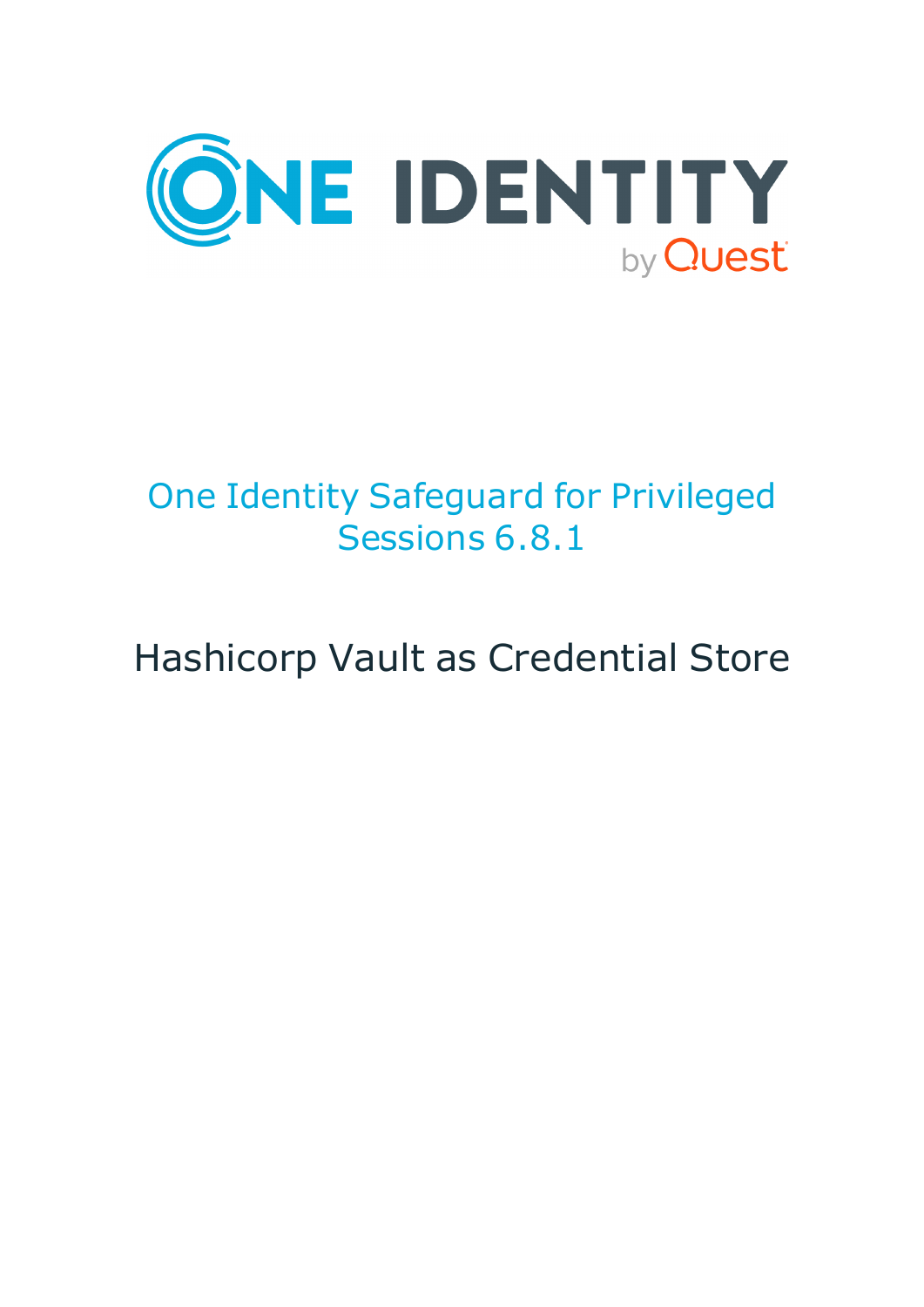#### **Copyright 2021 One Identity LLC.**

#### **ALL RIGHTS RESERVED.**

This guide contains proprietary information protected by copyright. The software described in this guide is furnished under a software license or nondisclosure agreement. This software may be used or copied only in accordance with the terms of the applicable agreement. No part of this guide may be reproduced or transmitted in any form or by any means, electronic or mechanical, including photocopying and recording for any purpose other than the purchaser's personal use without the written permission of One Identity LLC .

The information in this document is provided in connection with One Identity products. No license, express or implied, by estoppel or otherwise, to any intellectual property right is granted by this document or in connection with the sale of One Identity LLC products. EXCEPT AS SET FORTH IN THE TERMS AND CONDITIONS AS SPECIFIED IN THE LICENSE AGREEMENT FOR THIS PRODUCT, ONE IDENTITY ASSUMES NO LIABILITY WHATSOEVER AND DISCLAIMS ANY EXPRESS, IMPLIED OR STATUTORY WARRANTY RELATING TO ITS PRODUCTS INCLUDING, BUT NOT LIMITED TO, THE IMPLIED WARRANTY OF MERCHANTABILITY, FITNESS FOR A PARTICULAR PURPOSE, OR NON-INFRINGEMENT. IN NO EVENT SHALL ONE IDENTITY BE LIABLE FOR ANY DIRECT, INDIRECT, CONSEQUENTIAL, PUNITIVE, SPECIAL OR INCIDENTAL DAMAGES (INCLUDING, WITHOUT LIMITATION, DAMAGES FOR LOSS OF PROFITS, BUSINESS INTERRUPTION OR LOSS OF INFORMATION) ARISING OUT OF THE USE OR INABILITY TO USE THIS DOCUMENT, EVEN IF ONE IDENTITY HAS BEEN ADVISED OF THE POSSIBILITY OF SUCH DAMAGES. One Identity makes no representations or warranties with respect to the accuracy or completeness of the contents of this document and reserves the right to make changes to specifications and product descriptions at any time without notice. One Identity does not make any commitment to update the information contained in this document.

If you have any questions regarding your potential use of this material, contact:

One Identity LLC. Attn: LEGAL Dept 4 Polaris Way Aliso Viejo, CA 92656

Refer to our Web site ([http://www.OneIdentity.com](http://www.oneidentity.com/)) for regional and international office information.

#### **Patents**

One Identity is proud of our advanced technology. Patents and pending patents may apply to this product. For the most current information about applicable patents for this product, please visit our website at [http://www.OneIdentity.com/legal/patents.aspx](http://www.oneidentity.com/legal/patents.aspx).

#### **Trademarks**

One Identity and the One Identity logo are trademarks and registered trademarks of One Identity LLC. in the U.S.A. and other countries. For a complete list of One Identity trademarks, please visit our website at [www.OneIdentity.com/legal](http://www.oneidentity.com/legal). All other trademarks are the property of their respective owners.

#### **Legend**

**WARNING: A WARNING icon highlights a potential risk of bodily injury or property damage, for which industry-standard safety precautions are advised. This icon is often associated with electrical hazards related to hardware.**

**CAUTION: A CAUTION icon indicates potential damage to hardware or loss of data if** A **instructions are not followed.**

SPS Hashicorp Vault as Credential Store Updated - 15 January 2021, 06:17 Version - 6.8.1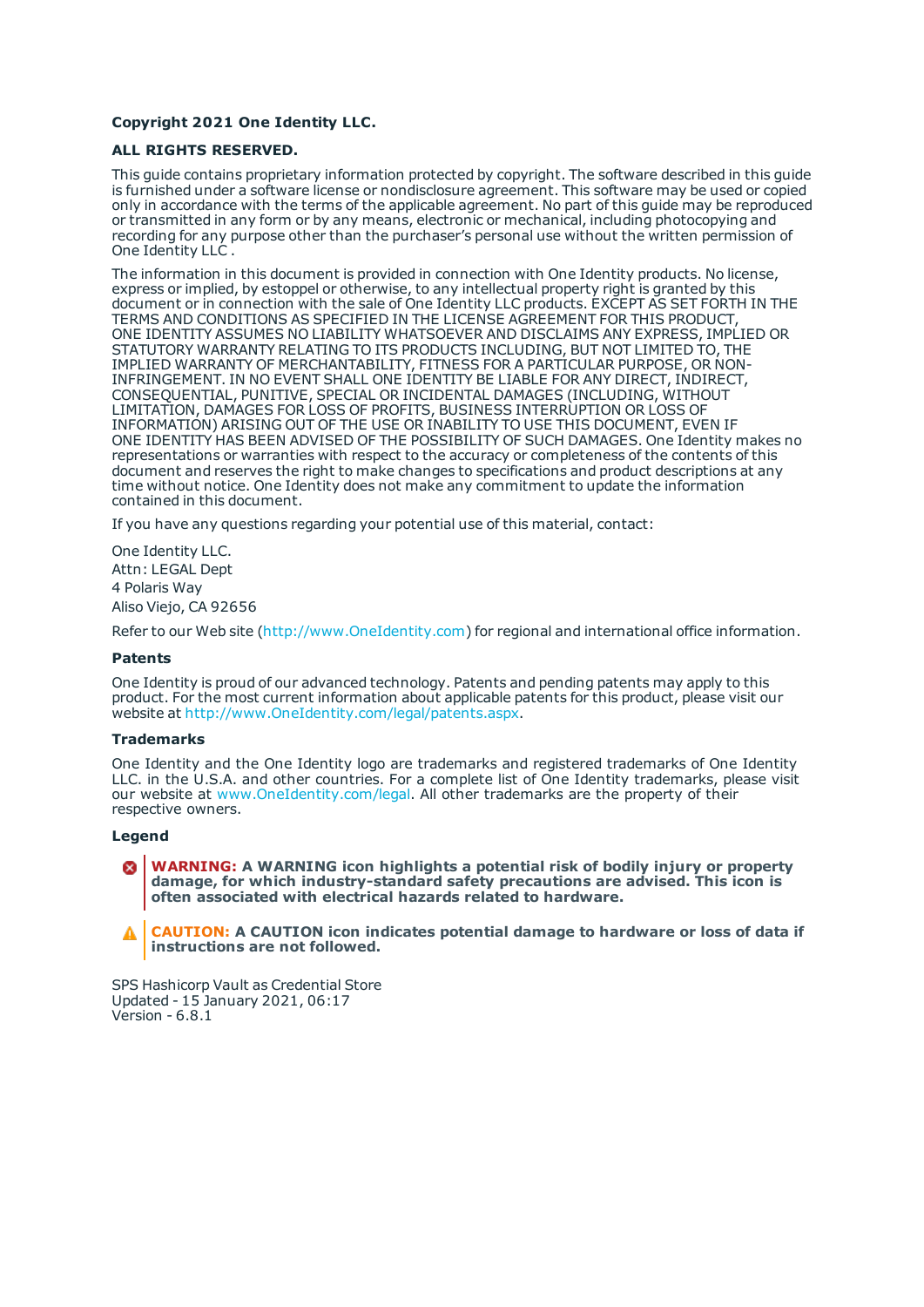## **Contents**

| [https_proxy] ………………………………………………………………………………………16 |  |
|---------------------------------------------------|--|
|                                                   |  |
|                                                   |  |
|                                                   |  |
|                                                   |  |

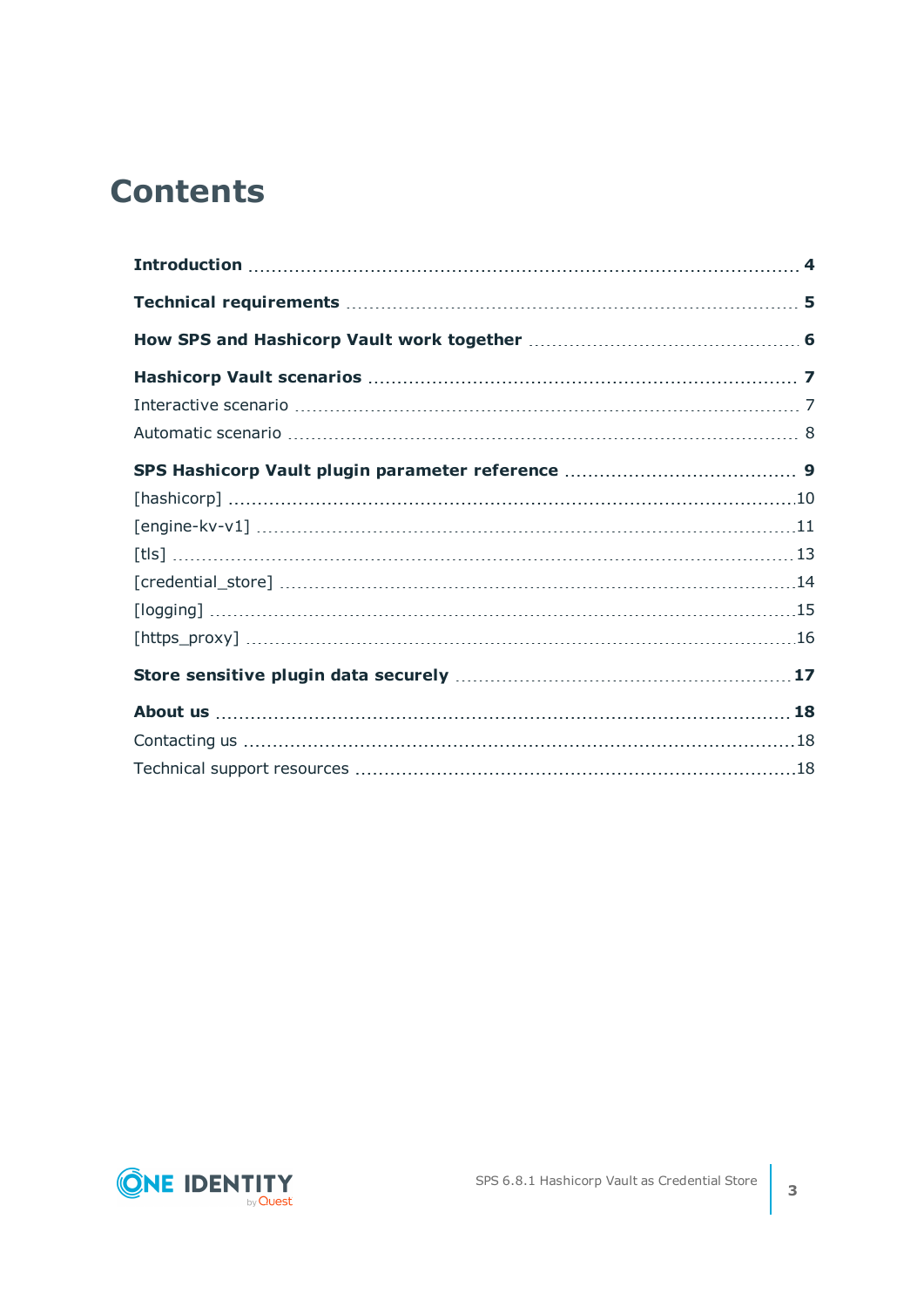## **Introduction**

<span id="page-3-0"></span>This tutorial describes how you can connect One Identity Safeguard for Privileged Sessions (SPS) and your Hashicorp Vault with a Credential Store Plugin.

SPS can interact with Hashicorp Vault and can automatically retrieve the password or SSH key of the target host to form a comprehensive Privileged Access Management solution to protect critical assets and meet compliance requirements.

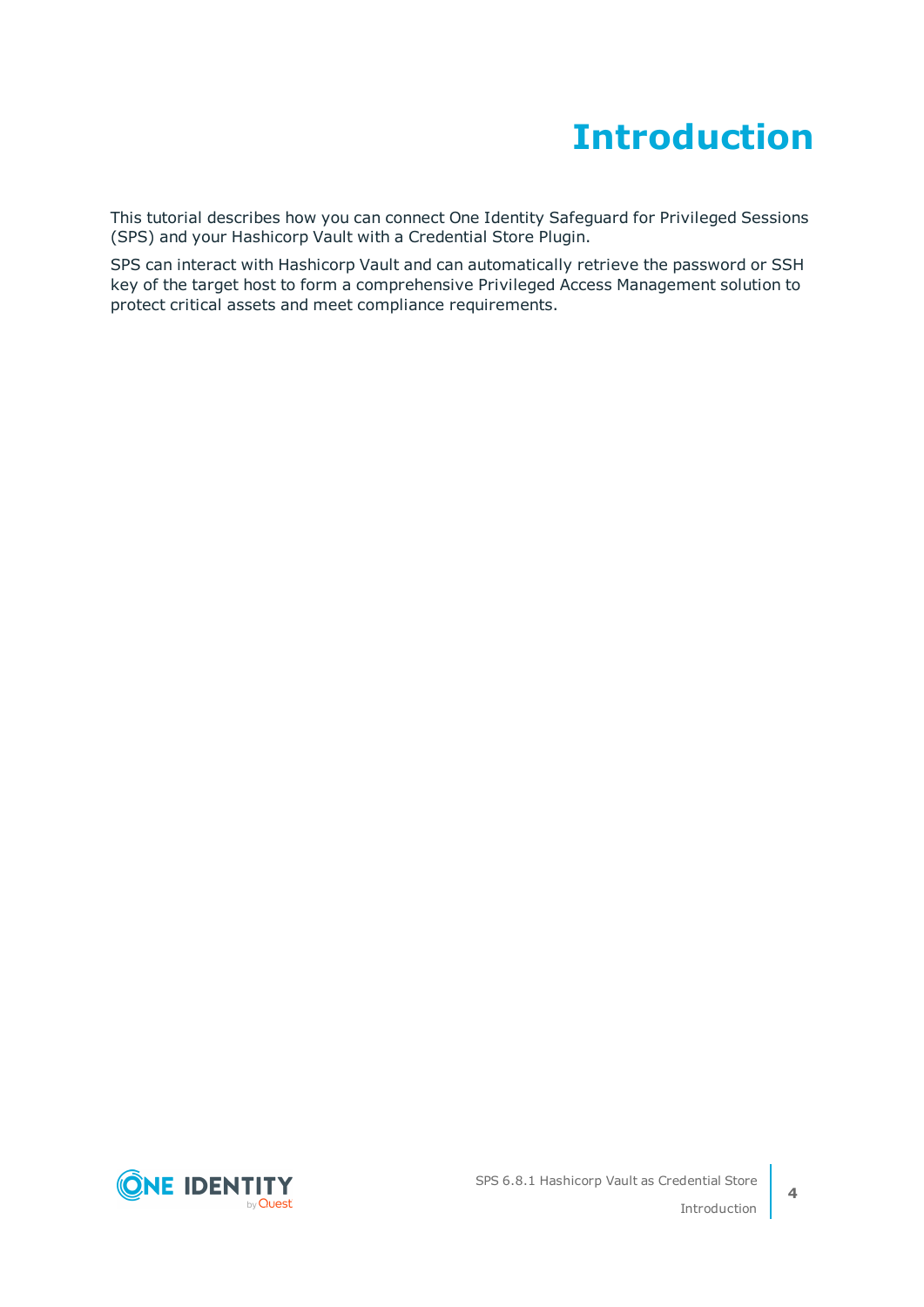# **Technical requirements**

<span id="page-4-0"></span>To successfully connect SPS with Hashicorp Vault, you need the following components:

- A valid, working Hashicorp Vault server or cluster of servers with the following configuration:
	- In case of explicit authentication:

A proxy user must be created on the Hashicorp Vault that has access to the secrets holding passwords and keys. The plugin will be using this "proxy user" to access Hashicorp Vault.

• In case of gateway-based authentication:

SPS reuses the username/password from the gateway authentication to authenticate on the Hashicorp Vault. This requires password-based gateway authentication on SPS and that the same user is available on the Hashicorp Vault with the same password, and has access to the secrets holding passwords and keys. The best way is to use an LDAP/AD-based authentication backend.

- A SPS appliance (virtual or physical), at least version 6.2.0.
- A Credential Store plugin for Hashicorp Vault.

SPS uses plugins to interact with third-party credential stores and password vaults. One Identity provides the sample Hashicorp Vault plugin free of charge, and provides help to customize it for your environment.

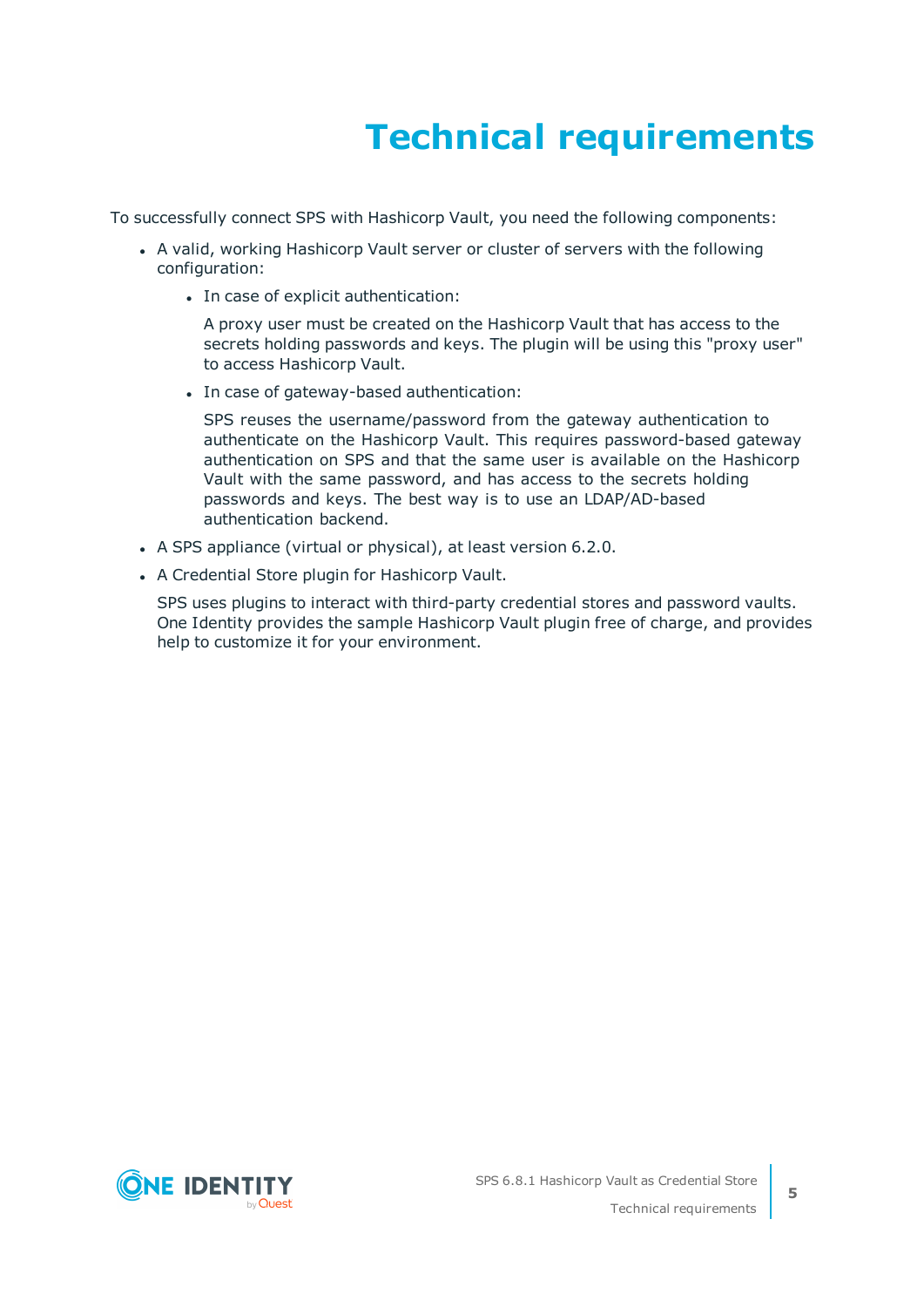# <span id="page-5-0"></span>**How SPS and Hashicorp Vault work together**

### **Authentication:**

The plugin can use either explicit or gateway-based credentials.

• In case of explicit authentication:

A proxy user must be created on the Hashicorp Vault that has access to the secrets holding passwords and keys. The plugin will be using this "proxy user" to access Hashicorp Vault.

• In case of gateway-based authentication:

SPS reuses the username/password from the gateway authentication to authenticate on the Hashicorp Vault. This requires password-based gateway authentication on SPS and that the same user is available on the Hashicorp Vault with the same password, and has access to the secrets holding passwords and keys. The best way is to use an LDAP/AD-based authentication backend.

#### **Secret lookup:**

Interactive scenario: If the secrets in Hashicorp are stored in an unstructured way, SPS will have to retrieve the path to the secret from the end-user.

Automatic scenario: If the secrets are organized around server user names in Hashicorp Vault, then the path to the secret is generated from configuration and the server user name.

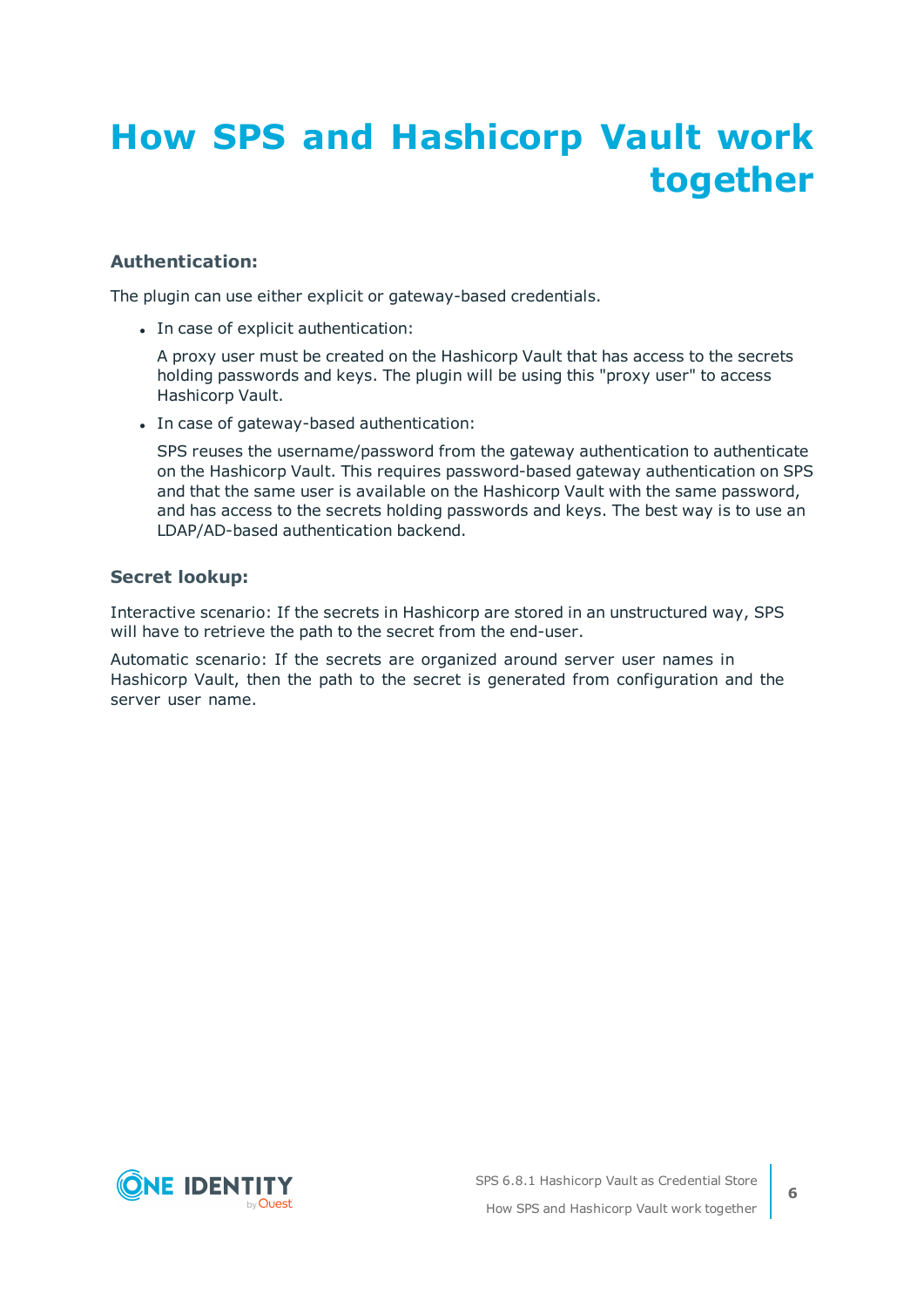# **Hashicorp Vault scenarios**

<span id="page-6-0"></span>The following scenarios are the most common methods to use SPS and Hashicorp Vault together.

### <span id="page-6-1"></span>**Interactive scenario**

If the data in Hashicorp is stored in an unstructured way, SPS will have to retrieve the path to the secret from the end-user. This is done in the following way:

- 1. Configure an Authentication and Authorization (AA) plugin (for example, Okta). For details on configuring the plugin, see the respective plugin documentation.
- 2. Make sure to configure the question 1 parameter in that AA plugin the following way:

```
[question_1]
prompt=Enter the path to the secret that you want to retrieve from Hashicorp.
key=vp
disable_echo=no
```
You can change the prompt message in the prompt parameter, but make sure that you enter vp as the value of key.

- 3. As a result, the Hashicorp Vault plugin can now retrieve the compound path (described in [secrets\\_path](#page-11-0)) from the previously configured AA plugin. Therefore, in the Interactive scenario, you do not have to configure the secrets path parameter.
- 4. Configure the key field and the password field options of the Hashicorp Vault plugin. The plugin will retrieve the password or the key from these fields of the compound path that the user provides.
- 5. Configure the default\_type option of the Hashicorp Vault plugin to set which type of credential the plugin should retrieve by default.
- 6. Note that when users enter the path to the secret, they can customize the path the following way to override the configuration of the plugin:
	- If the default type is set, but the user wants to authenticate with another credential type (password instead of key, or key instead of password), the user can specify the credential type to use in the prompt.

For password authentication, use the password:// or p:// prefix, for example:

password://my/secrets

For public key authentication, use the key:// or k:// prefix, for example:

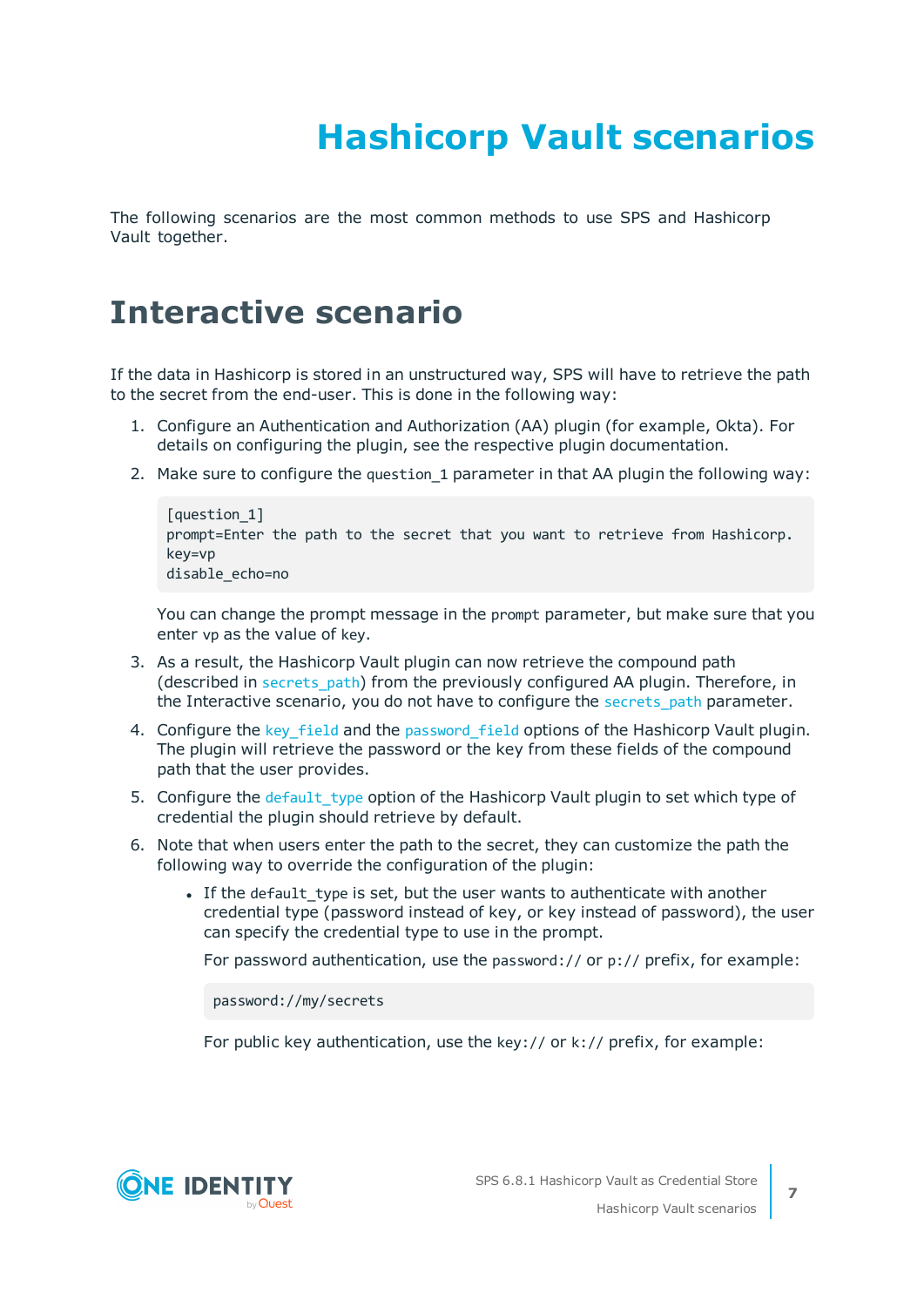password://my/secrets

• By default, the plugin retrieves the password or the key from the field set in the password\_field or the key\_field options. To retrieve the secret from a different field, append the name of the new field to the compound path after a hashtag (#) character, for example:

my/secrets#mysecretfield

The previous methods can be combined. The following example overrides both the credential type and the field name.

key://my/secrets#mysecretfield

If the path to the endpoint contains a literal slash  $($  or hashmark  $($   $#$   $)$ character, double this character. For example, if the path is secrets/my#endpoint, use secrets/my##endpoint to escape the special character.

### <span id="page-7-0"></span>**Automatic scenario**

In Hashicorp Vault, there is an endpoint under which the user names and passwords are stored as secrets. For example, secrets/users. The server username is then appended by the plugin to the path on-the-fly. This compound path points to an object that has the password or key as one of its fields.

For this scenario, you must configure the following parameters in the [\[engine-kv-v1\]](#page-10-0) section:

- [secrets\\_path](#page-11-0)
- [key\\_field](#page-11-1)
- [password\\_field](#page-11-2)

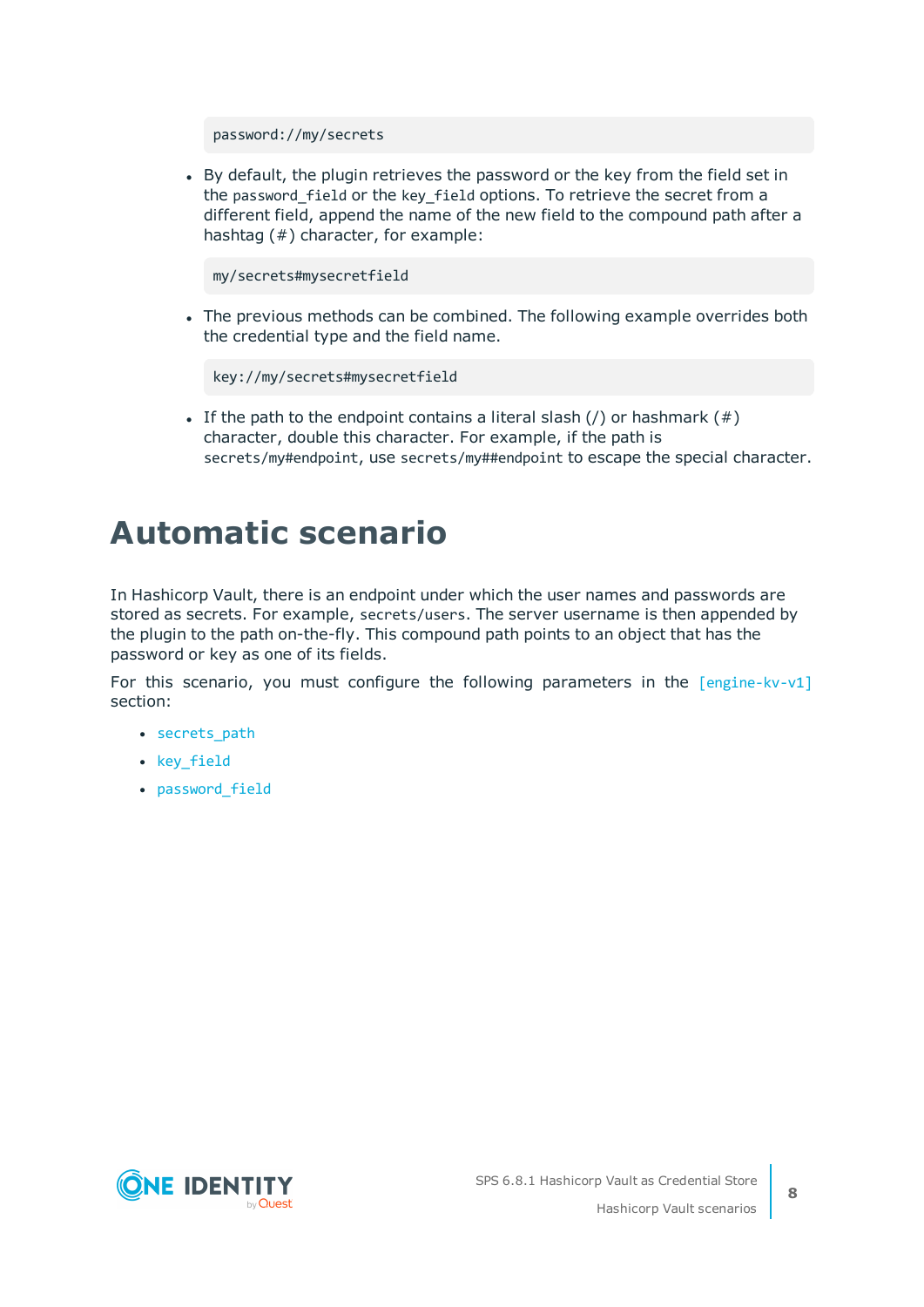## **SPS Hashicorp Vault plugin parameter reference**

<span id="page-8-0"></span>This section describes the available options of the SPS Hashicorp Vault plugin.

The plugin uses an ini-style configuration file with sections and name=value pairs. This format consists of sections, led by a [section] header and followed by name=value entries. Note that the leading whitespace is removed from values. The values can contain format strings, which refer to other values in the same section. For example, the following section would resolve the %(dir)s value to the value of the dir entry (/var in this case).

```
[section name]
dirname=%(dir)s/mydirectory
dir=/var
```
All reference expansions are done on demand. Lines beginning with # or ; are ignored and may be used to provide comments.

You can edit the configuration file from the SPS web interface. The following code snippet is a sample configuration file.

```
[hashicorp]
address=<address>
port=8200
authentication method=<authentication method>
use credential=explicit
username=<username>
password=<password>
[engine-kv-v1]
secrets path=<path>
key_field=key
password_field=password
delimiter=
[tls]
ca_cert = $[<trusted-ca-list-name>]
[credential store]
name=<name-of-credential-store-policy-that-hosts-sensitive-data>
[logging]
log_level=info
[https_proxy]
server=<proxy-server-name-or-ip>
port=3128
```
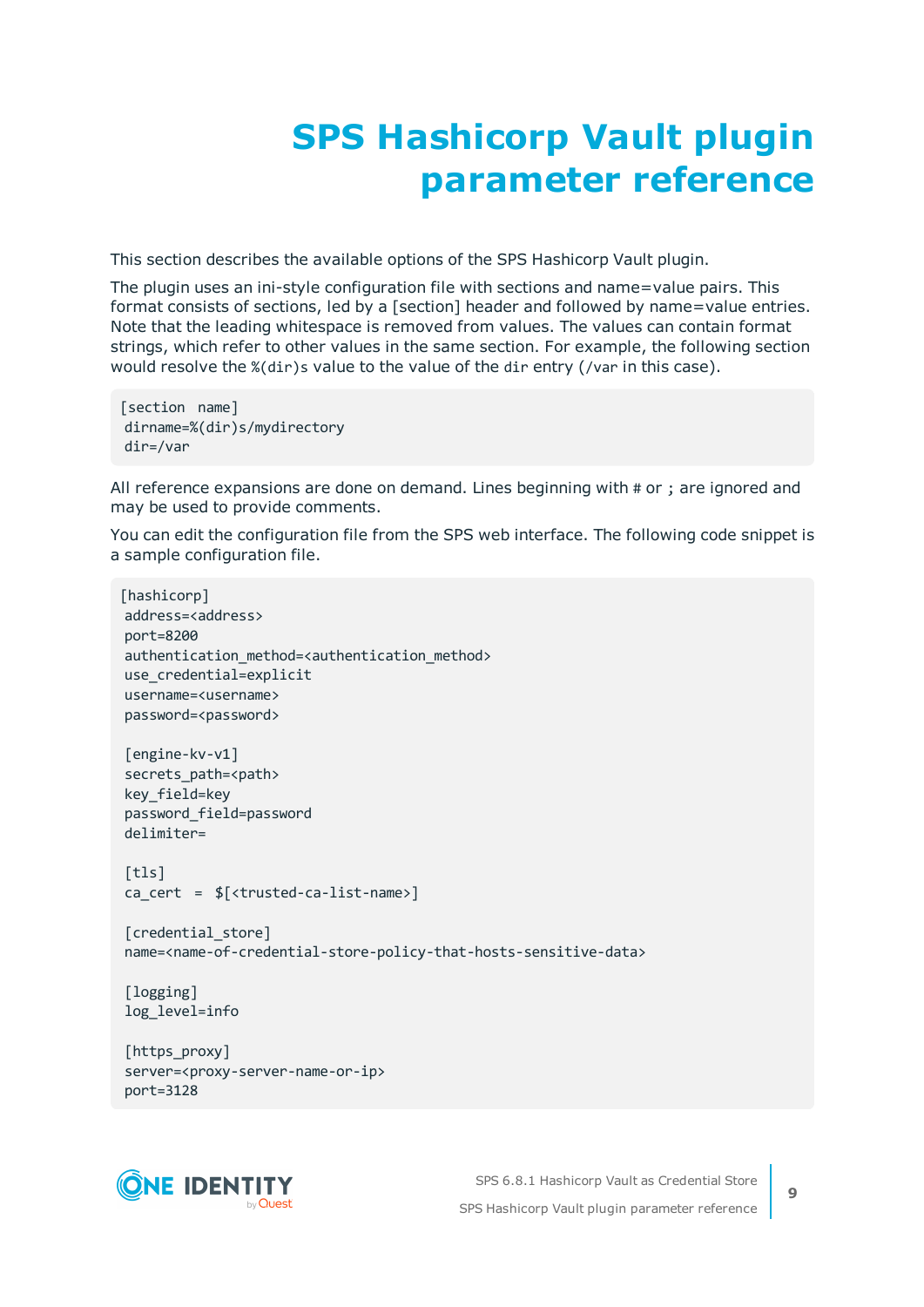# <span id="page-9-0"></span>**[hashicorp]**

This section contains the options related to your Hashicorp Vault account.

```
[hashicorp]
address=<address>
port=8200
authentication method=<authentication method>
use_credential=gateway
username=<username>
password=<password>
```
### **address**

| Type:     | string |
|-----------|--------|
| Required: | no     |
| Default:  | N/A    |

*Description:* The address or hostname of the Hashicorp Vault. Separate more than one addresses with a comma (, ).

#### **port**

| Type:     | integer |
|-----------|---------|
| Required: | no      |
| Default:  | 8200    |

*Description:* The port number of the Hashicorp Vault.

### **authentication\_method**

| Type:     | string |
|-----------|--------|
| Required: | no     |
| Default:  | N/A    |

*Description:* The authentication method to use to connect to the Hashicorp Vault. The value can be one of the following: ldap or userpass.

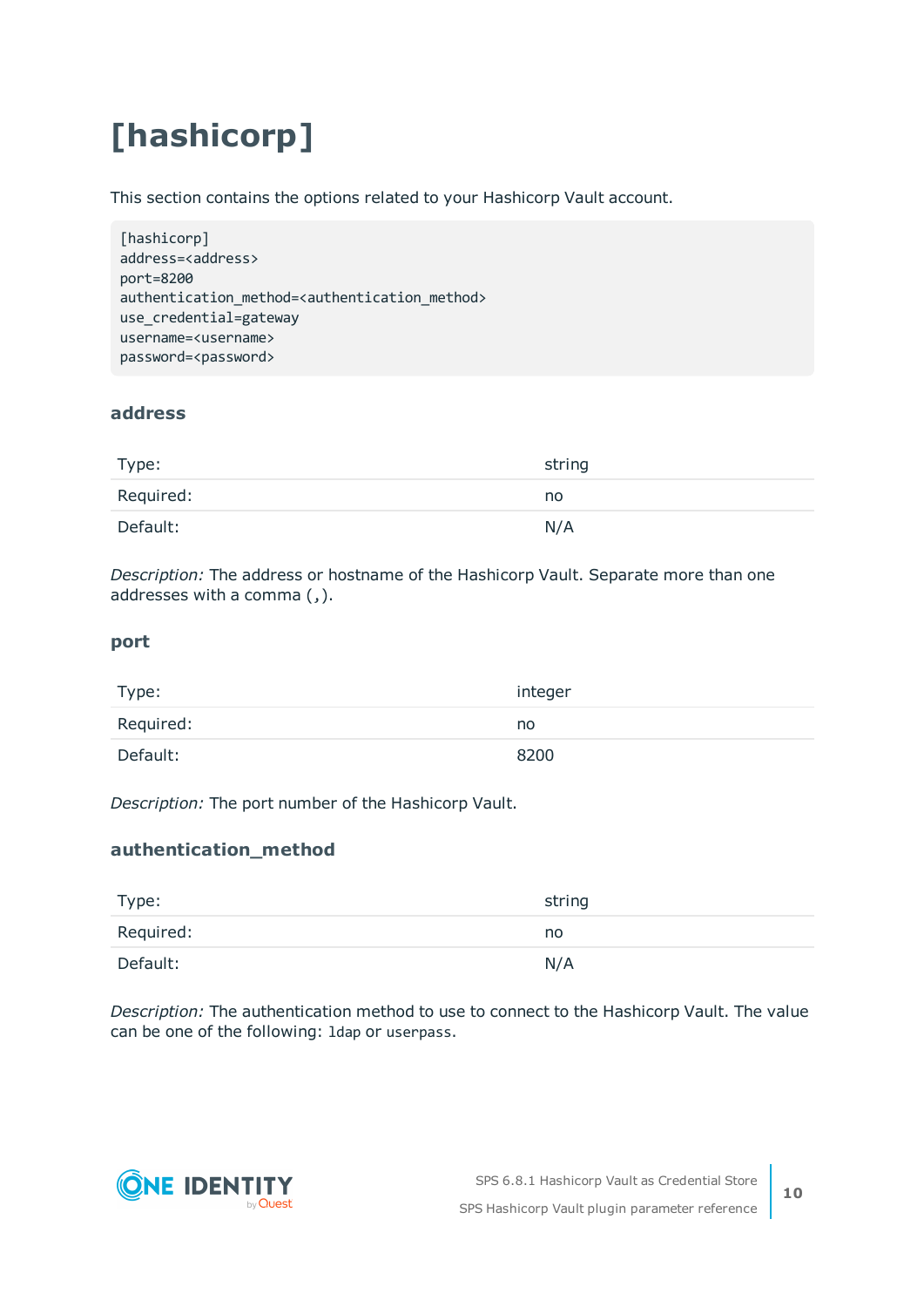#### <span id="page-10-3"></span>**use\_credential**

| Type:     | string  |
|-----------|---------|
| Required: | no      |
| Default:  | gateway |

*Description:* The credential type to use. The value can be one of the following: explicit or gateway.

If you use the explicit credential type, you must also configure the [username](#page-10-1) and [password](#page-10-2) parameters.

#### <span id="page-10-1"></span>**username**

| Type:    | string                                                                    |
|----------|---------------------------------------------------------------------------|
|          | Required: If you have configured the use credential parameter as explicit |
| Default: | N/A                                                                       |

<span id="page-10-2"></span>*Description:* The username used to authenticate to the Hashicorp Vault.

#### **password**

| Type:    | string                                                                    |
|----------|---------------------------------------------------------------------------|
|          | Required: If you have configured the use credential parameter as explicit |
| Default: | N/A                                                                       |

*Description:* The password used to authenticate to the Hashicorp Vault.

#### **A** CAUTION:

**This parameter contains sensitive data. Make sure to store this data in your local Credential Store. Type the \$ value for this parameter in production.**

**For details, see Store [sensitive](#page-16-0) plugin data securely.**

**Only enter a value different than \$ for this parameter in the configuration for testing purposes in a secure, non-production environment.**

## <span id="page-10-0"></span>**[engine-kv-v1]**

This section contains the options related to your Hashicorp Vault account.

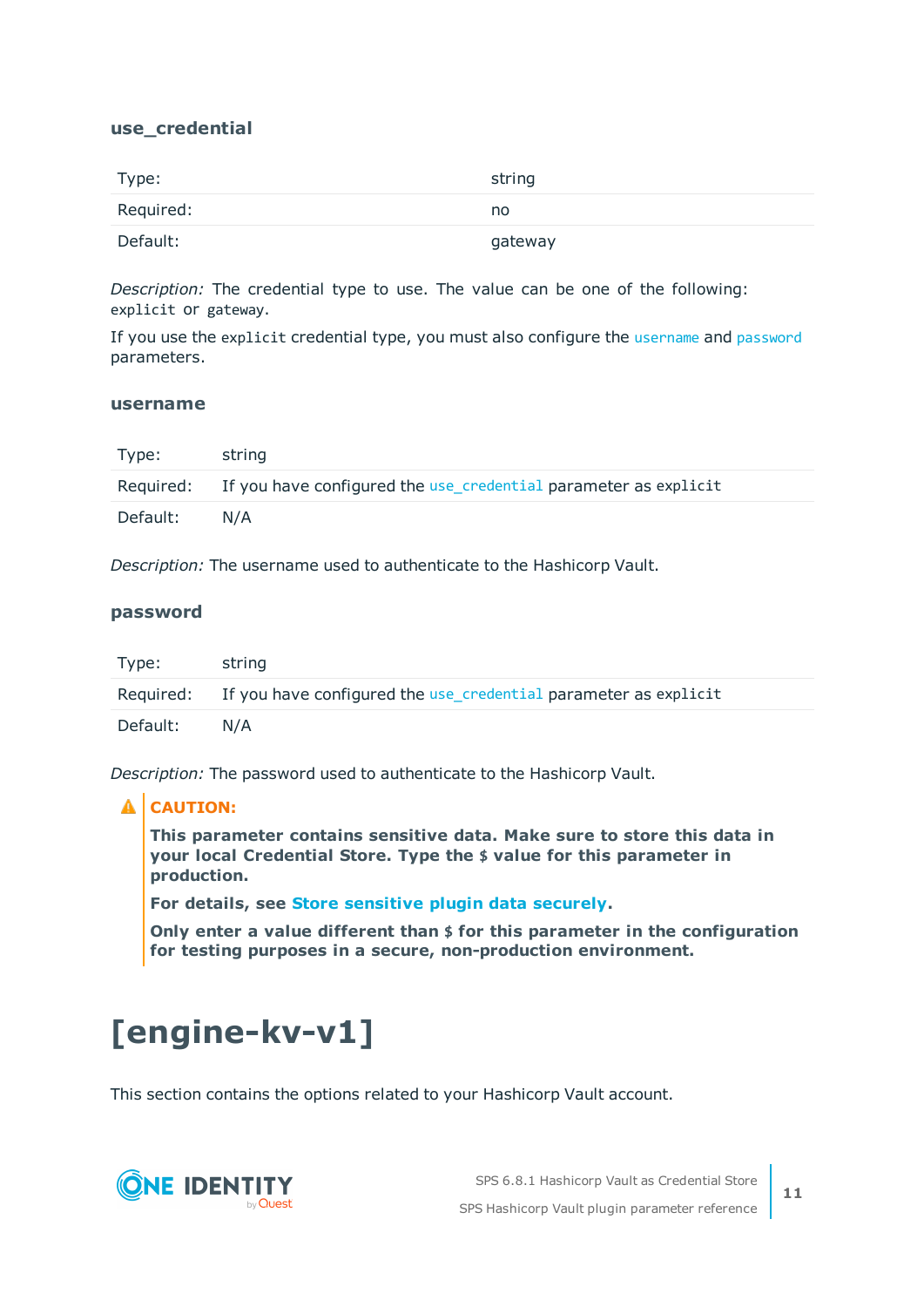[engine-kv-v1] secrets path=<path> key\_field=key password\_field=password default\_type=

#### <span id="page-11-0"></span>**secrets\_path**

| Type:     | string                     |
|-----------|----------------------------|
| Required: | only in Automatic scenario |
| Default:  | N/A                        |

*Description:* The path of the endpoint under which the user names and passwords are stored as secrets. For example, secrets/users. The server username is then appended to the path on-the-fly. This compound path points to an object that has the password or key as one of its fields. You can specify the name of the field that stores the password and the key in the password field and key field options.

The user can override this field when using the Interactive scenario, see [Interactive](#page-6-1) [scenario](#page-6-1).

If the path to the endpoint contains a literal slash  $($ ) or hashmark  $($   $#$ ) character, double this character. For example, if the path is secrets/my#endpoint, use secrets/my##endpoint to escape the special character.

#### <span id="page-11-1"></span>**key\_field**

| Type:     | string |
|-----------|--------|
| Required: | no     |
| Default:  | key    |

*Description:* The value field to retrieve the SSH private key secret from.

The user can override this field when using the [Interactive](#page-6-1) scenario, see Interactive [scenario](#page-6-1).

#### <span id="page-11-2"></span>**password\_field**

| Type:     | string   |
|-----------|----------|
| Required: | no       |
| Default:  | password |



SPS 6.8.1 Hashicorp Vault as Credential Store SPS Hashicorp Vault plugin parameter reference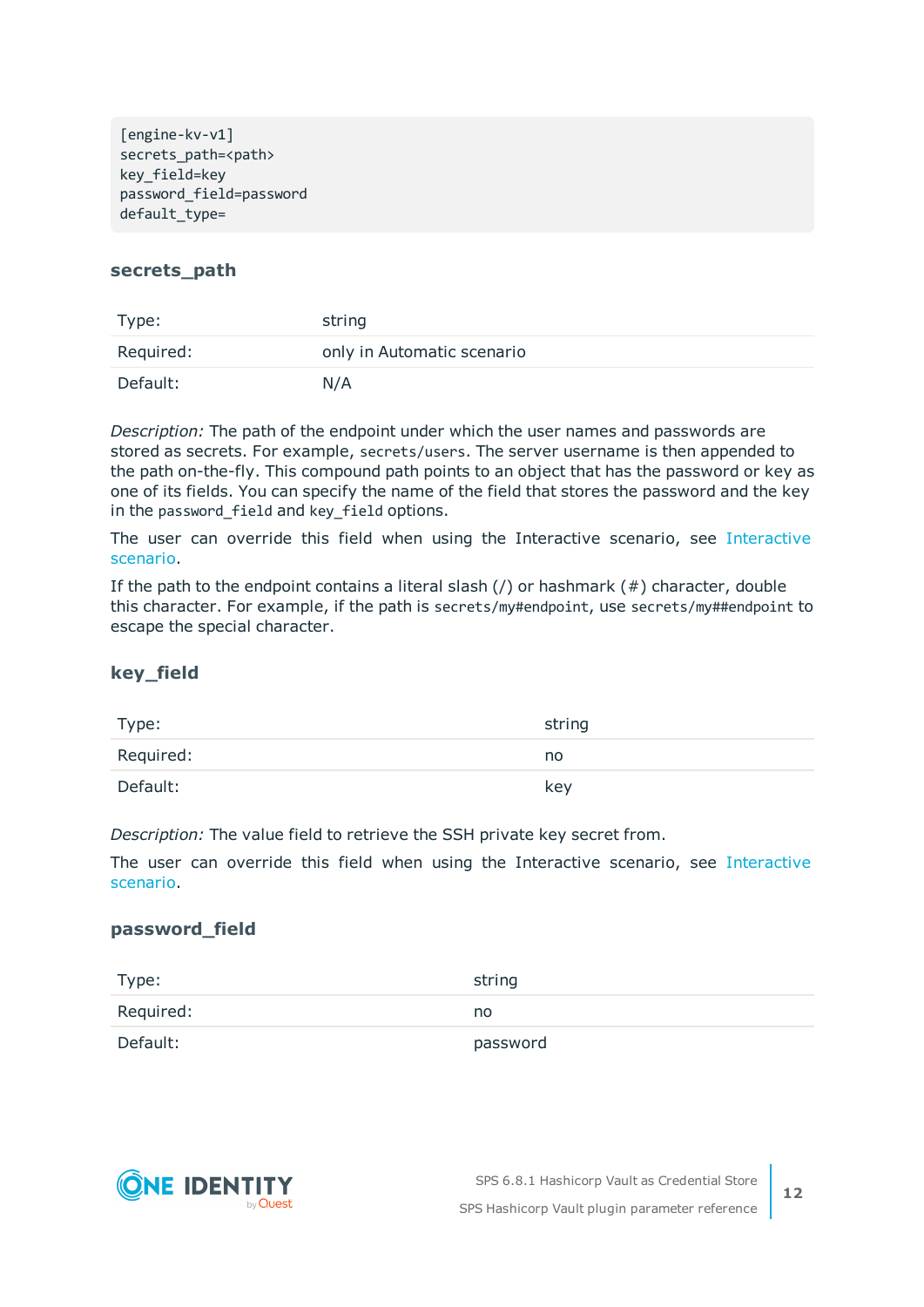*Description:* The value field to retrieve the password secret from. This parameter is not related to the [password](#page-10-2) parameter.

The user can override this field when using the Interactive scenario, see [Interactive](#page-6-1) [scenario](#page-6-1).

#### **default\_type**

| Type:     | key   password   empty string |
|-----------|-------------------------------|
| Required: | no                            |
| Default:  | empty string                  |

*Description:* Determines the type of credential (key or password) that the plugin retrieves from the Hashicorp Vault. If not specified, the plugin attempts to retrieve both a key and a password.

If the default type is set, but the user wants to authenticate with another credential type (password instead of key, or key instead of password), the user can specify the credential type in the prompt when using the [Interactive](#page-6-1) scenario by beginning the secret path with password:// or key:// (you can use the p:// or k:// abbreviations as well).

## <span id="page-12-0"></span>**[tls]**

This section contains the options related to TLS settings.

### **Declaration**

```
[tls]
enabled = yes
ca_cert = $[<trusted-ca-list-name>]
client_cert = <client-certificate-and-key>
```
#### **enabled**

| Type:     | boolean (yes no) |
|-----------|------------------|
| Required: | no               |
| Default:  | <b>ves</b>       |

*Description:* To disable TLS completely, enter no as the value of this parameter.



**13**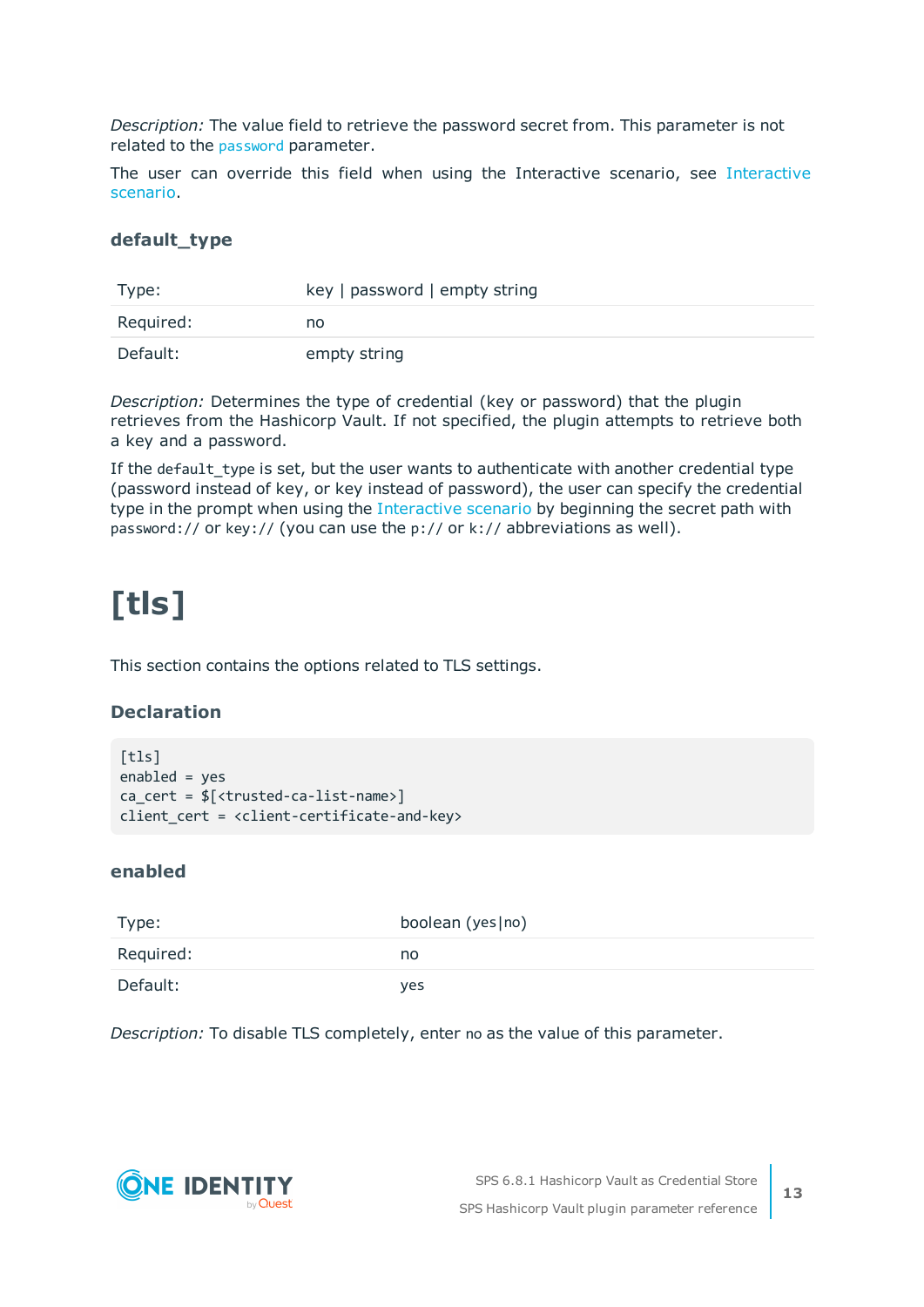#### **ca\_cert**

| Type:     | string |
|-----------|--------|
| Required: | no     |
| Default:  | N/A    |

*Description:* Configure this parameter to enable client-side verification. The certificate shown by the server will be checked with this CA.

If the value of this parameter is  $\frac{1}{2}$  (<trusted-ca-list-name>], the certificates are retrieved from the trusted CA list configured on SPS, identified by the name.

When the certificate is inserted into the configuration file (<ca-certificate-chain>, it must be in PEM format and all the new lines must be indented with one whitespace. If it is a chain, insert the certificates right after each other.

#### **client\_cert**

| Type:     | string |
|-----------|--------|
| Required: | no     |
| Default:  | N/A    |

*Description:* Configure this parameter to enable server-side verification.

If the value of this parameter is  $\oint$ , the certificate identified by the section and option pair is retrieved from the configured Credential Store.

When the certificate is inserted into the configuration file, it must be in PEM format and all the new lines must be indented with one whitespace. Note that encrypted keys are not supported.

## <span id="page-13-0"></span>**[credential\_store]**

This section contains settings related to storing sensitive information of the plugin.

#### **Declaration**

```
[credential store]
name=<name-of-credential-store-policy-that-hosts-sensitive-data>
```


**14**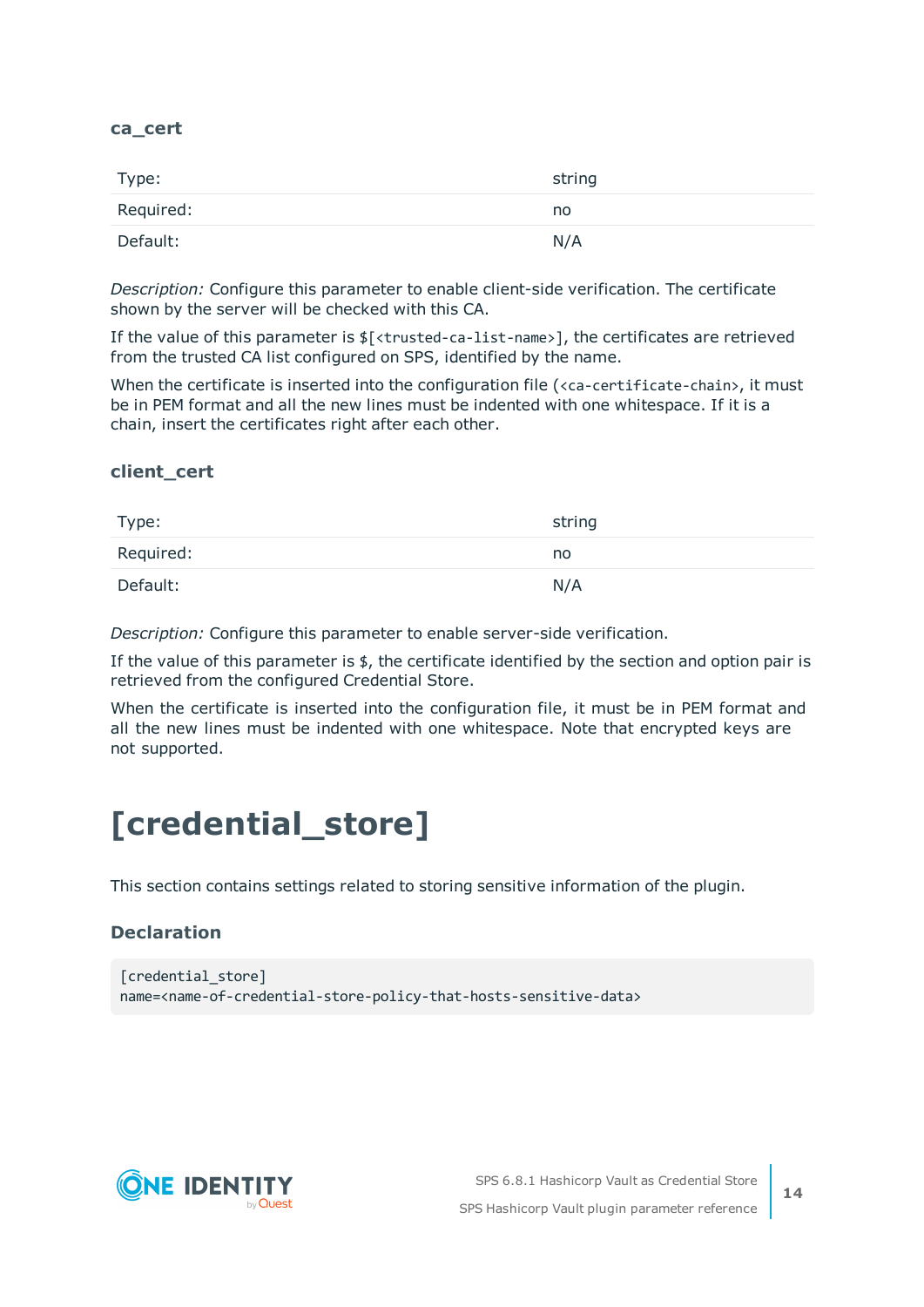#### <span id="page-14-1"></span>**name**

| Type:     | string |
|-----------|--------|
| Required: | no     |
| Default:  | N/A    |

*Description:* The name of a local Credential Store policy configured on SPS. You can use this Credential Store to store sensitive information of the plugin in a secure way (for example, the secrets\_path value in the [hashicorp] section).

<span id="page-14-0"></span>For details, see Store [sensitive](#page-16-0) plugin data securely.

# **[logging]**

This section contains logging-related settings.

### **Declaration**

[logging] log\_level=info

### **log\_level**

| Type:     | integer or string |
|-----------|-------------------|
| Required: | no                |
| Default:  | info              |

*Description:* The logging verbosity of the plugin. The plugin sends the generated log messages to the SPS syslog system. You can check the log messages in the **Basic settings > Troubleshooting > View log files** section of the SPS web interface. To show only the messages generated by the plugins, filter on the plugin: string.

The possible values are:

- debug
- $\cdot$  info
- warning
- error
- critical

For details, see Python logging API's log levels: [Logging](https://docs.python.org/2/library/logging.html#logging-levels) Levels.

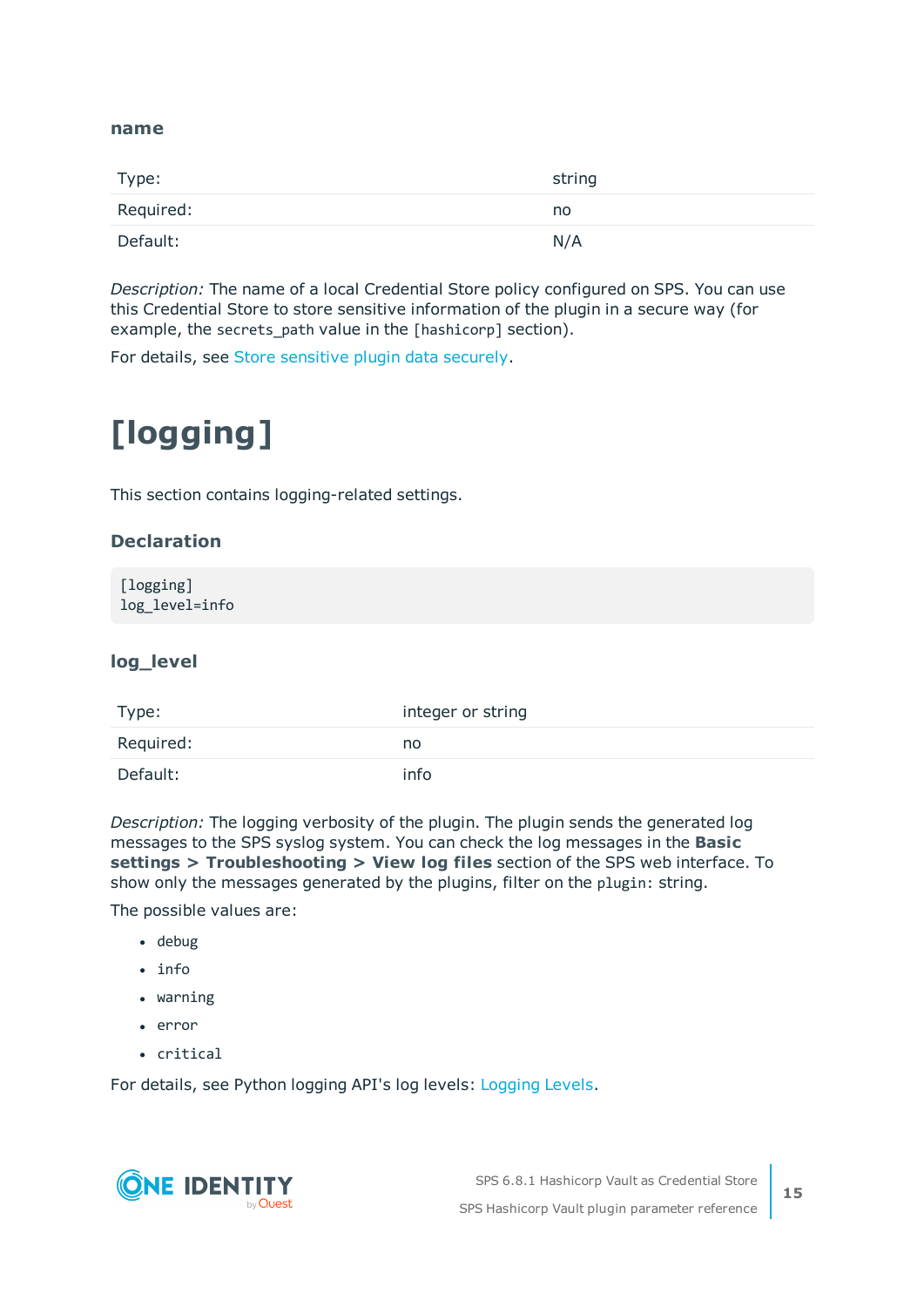# <span id="page-15-0"></span>**[https\_proxy]**

This section contains HTTPS proxy-related settings.

### **Declaration**

```
[https_proxy]
server=<proxy-server-name-or-ip>
port=3128
```
#### **server**

| Type:     | string |
|-----------|--------|
| Required: | no     |
| Default:  | N/A    |

*Description:* The name or IP address of the HTTPS proxy server.

#### **name**

| Type:     | integer |
|-----------|---------|
| Required: | no      |
| Default:  | 3128    |

*Description:* The port number of the HTTPS proxy server.



**16**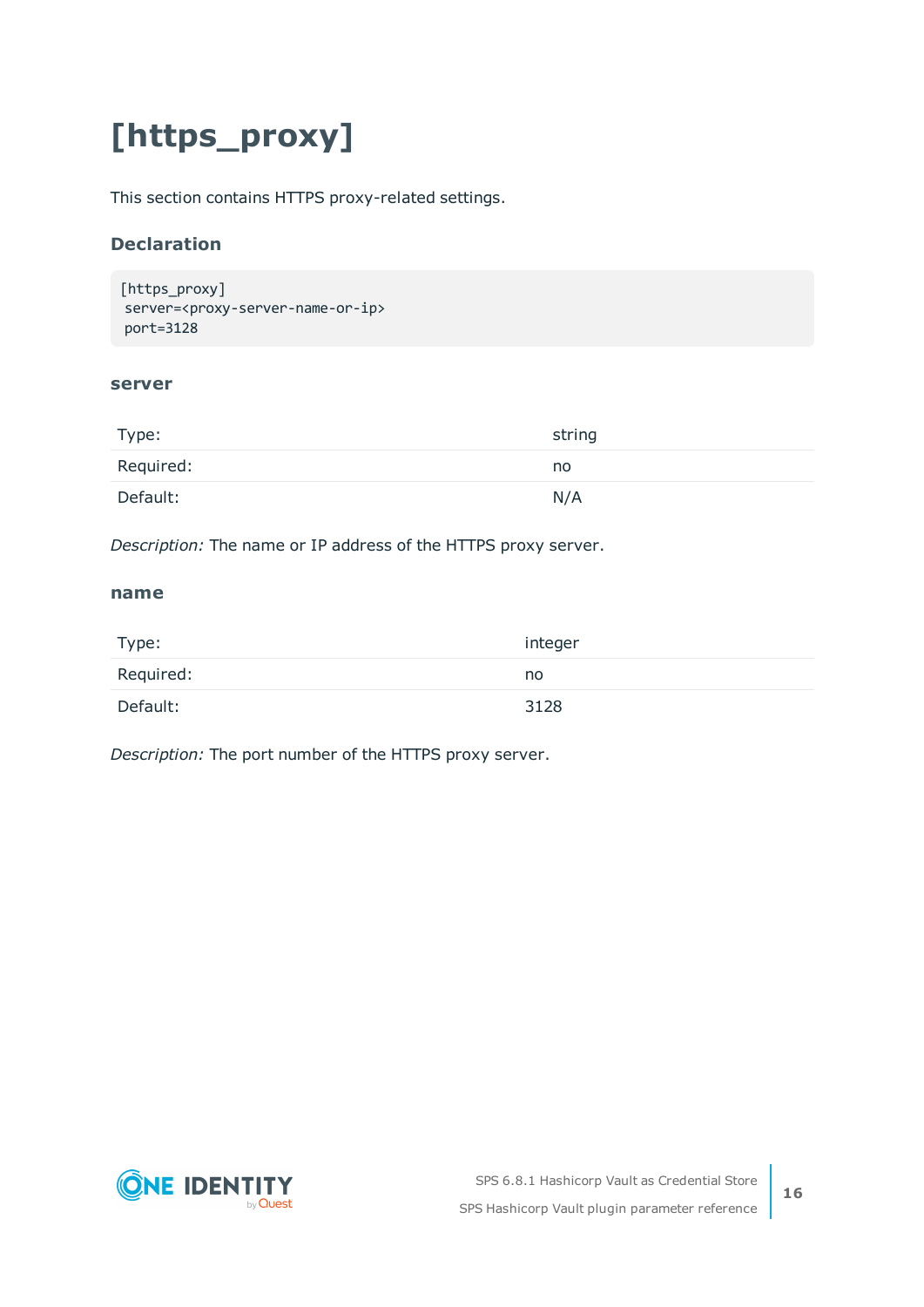# <span id="page-16-0"></span>**Store sensitive plugin data securely**

By default, the configuration of the plugin is stored on SPS in the configuration of SPS. Make sure that you store the sensitive parameters (for example, [password](#page-10-2)) of the plugin in an encrypted way.

#### *To store sensitive plugin data securely*

1. Log in to SPS, navigate to **Policies > Credential Stores** and create a **Local** Credential Store. For details, see ["Configuring](https://support.oneidentity.com/technical-documents/safeguard-for-privileged-sessions/6.8.1/administration-guide/advanced-authentication-and-authorization-techniques/using-credential-stores-for-server-side-authentication/configuring-local-credential-stores/) local Credential Stores" in the [Administration](https://support.oneidentity.com/technical-documents/safeguard-for-privileged-sessions/6.8.1/administration-guide/advanced-authentication-and-authorization-techniques/using-credential-stores-for-server-side-authentication/configuring-local-credential-stores/) Guide.

Instead of usernames and passwords, you will store the configuration parameters of the plugin in this Credential Store.

- 2. Add the plugin parameters you want to store in an encrypted way to the Credential Store. You can store any configuration parameter of the plugin in the Credential Store, but note that if an option appears in the Credential Store, the plugin will use it. If the same parameter appears in the configuration of the plugin, it will be ignored.
	- <sup>l</sup> Enter the name of the configuration section without the brackets in the **Host** field (for example, hashicorp).
	- <sup>l</sup> Enter the name of the plugin parameter in the **Username** field (for example, [password](#page-10-2)).
	- <sup>l</sup> Enter the value of the plugin parameter in the **Passwords** field.

**Commit** 

 $\blacksquare$  Click

- 3. Navigate to the configuration of the plugin on the **Policies > AA Plugin Configurations** page.
- 4. In the plugin configuration file, enter the name of the local Credential Store under the [\[credential\\_store\]](#page-13-0) section as the value of the [name](#page-14-1) parameter.
- 5. Enter  $$$  as the value of the parameter storing sensitive data.